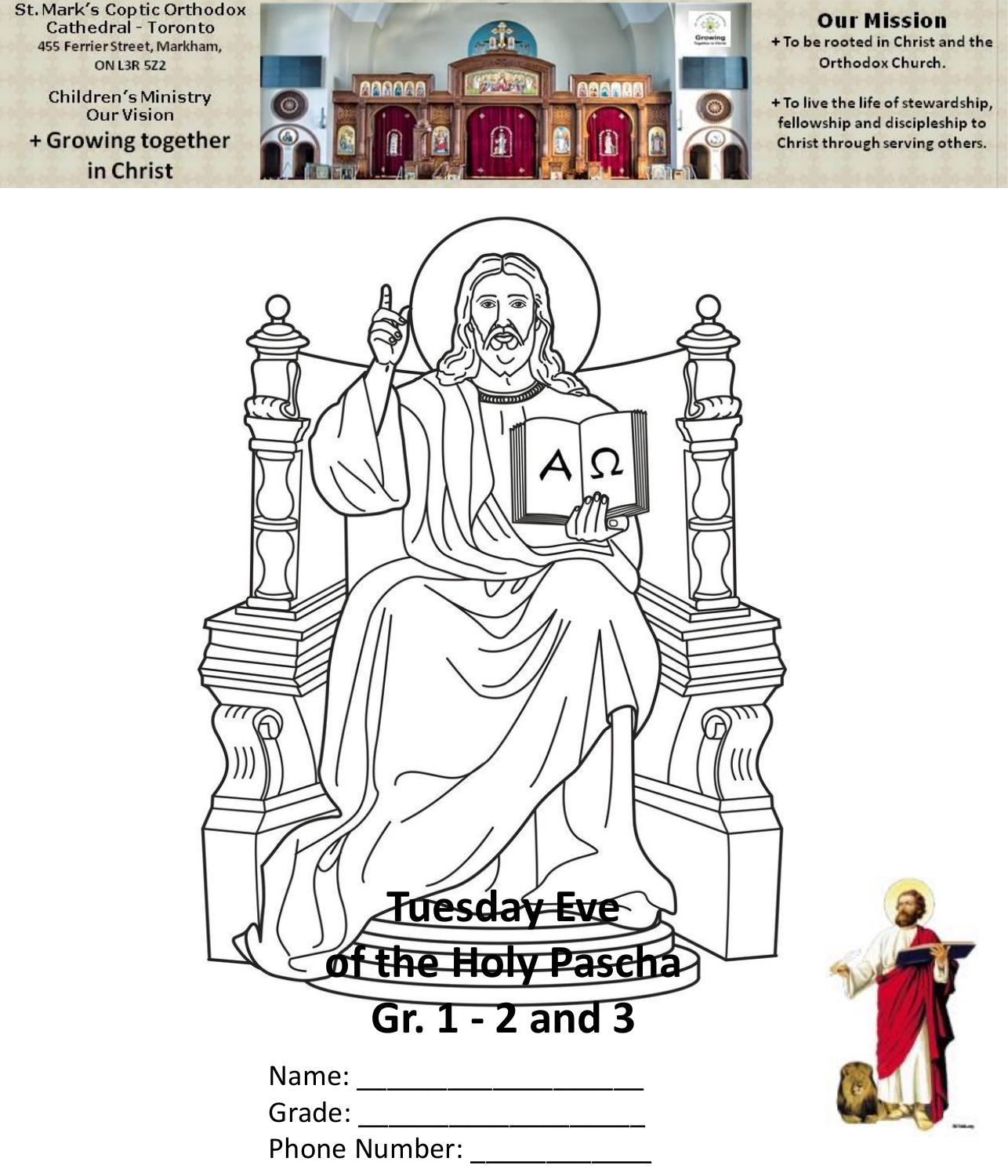### **The Reading and the Events**

#### *Main events:*

*After Christ comments on the fig tree that has died, Christ began to teach in many parables such as the Parable of the Talents (11th hour gospel). Christ also prophesied about the destruction of the Temple, the signs of Jerusalem's*  desolation and of His Second Coming (9th hour gospel). In the evening the *Jews plotted with Judas to betray our Lord.* 

*On Tuesday, the Church stresses the Second Coming, the end of the world and the urge to get ready. This is the day our Savior lovingly invites us to keep watching with our lamps lit. 6Tth hour.*

#### **Tuesday Eve Questions**

### **First hour**

*+ Prophecies: Thus says the Lord Almighty; \_\_\_\_\_\_\_\_ to Me, and I will \_\_\_\_\_\_\_\_\_\_\_ to you, says the Lord. (Zechariah 1:1-6)*

*+ Psalm: In God my \_\_\_\_\_\_\_\_\_\_\_\_\_\_ and my glory; He is the God of my \_\_\_\_\_\_\_\_\_\_\_\_, and my hope is in God. (Psalms 61:1-4)*

*+ Gospel: "Then one said to Him, "Lord, are there few who are \_\_\_\_\_\_\_\_\_\_?" And He said to them, "Strive to enter through the \_\_\_\_\_\_\_\_\_\_\_gate, for many, I say to you, will seek to enter and will not be able... And indeed there are last who will be \_\_\_\_\_\_, and there are \_\_\_\_\_\_\_\_\_\_ who will be last."(Luke 13:23 – 30; )*

#### **Third hour**

*+ Prophecies: if then I am a Father, where is My \_\_\_\_\_\_\_\_\_ ? And if am a Master, where is the*  $\frac{1}{2}$  due to me? Says the Lord Almighty. (Malachi 1:1-*9)*

*+ Psalm: O Lord my God; \_\_\_\_\_\_\_\_\_\_ my eyes, lest I \_\_\_\_\_\_\_\_\_\_ in death. (Psalms 12:4, 6)*

*+ Gospel: "O Jerusalem, Jerusalem, the one who kills the prophets and stones those who are \_\_\_\_\_\_\_\_ to her! How often I wanted to gather your \_\_\_\_\_\_\_\_\_\_\_ together, as a \_\_\_\_\_\_\_ gathers her brood under her \_\_\_\_\_\_\_\_\_\_\_\_, but you were not willing! (Luke 13:31:35)*

#### *Sixth hour*

*+ Prophecies: .now the Lord will \_\_\_\_\_\_\_\_\_\_\_\_\_them like a \_\_\_\_\_\_\_ in a wide place. (Hosea 4:15- 5:7)*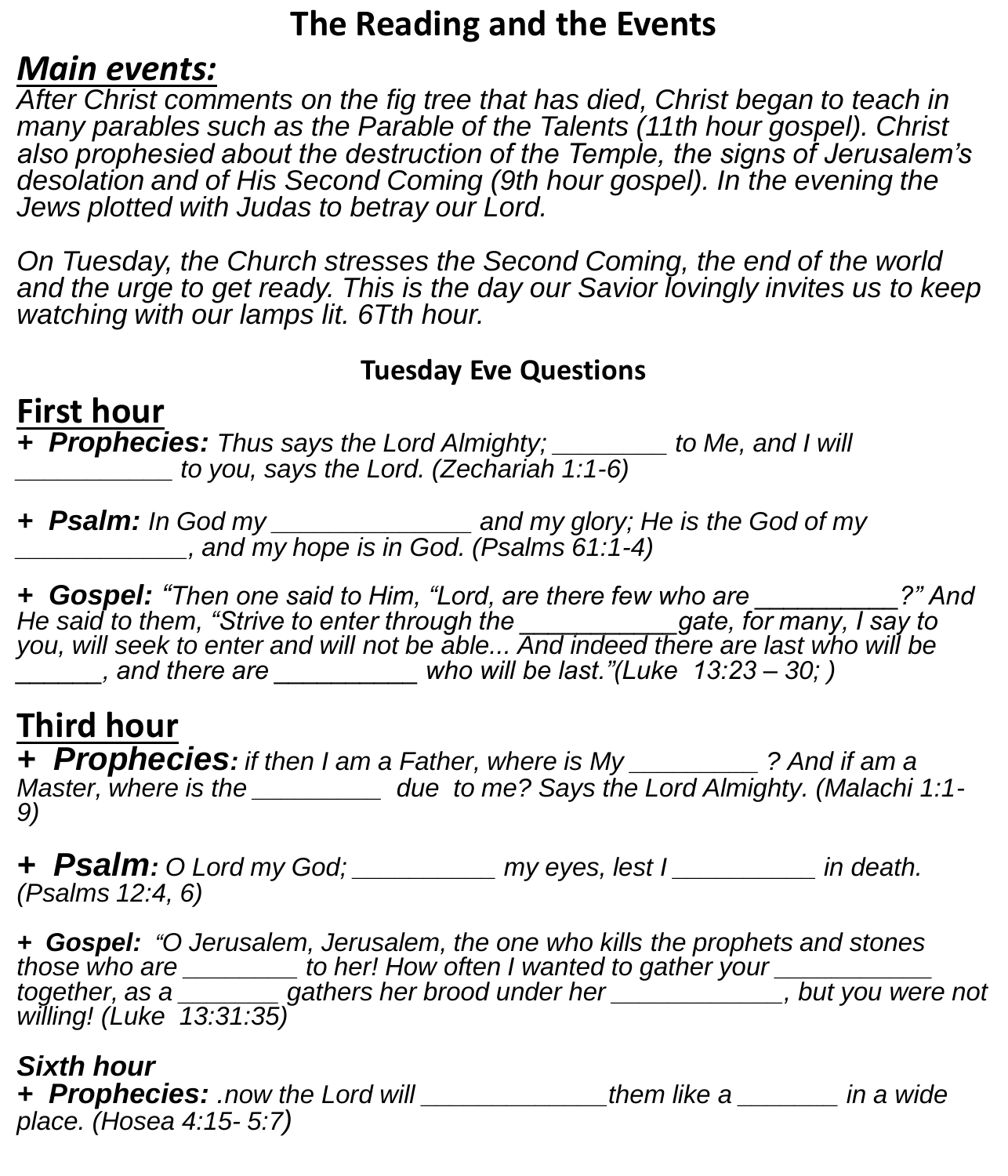*+ Psalm:. You are my protector and my \_\_\_\_\_\_\_\_\_\_\_\_, my God I will \_\_\_\_\_\_\_\_\_\_\_\_\_\_ in Him. (Psalms 90:1-2)*

*+ Gospel: "\_\_\_\_\_\_\_\_\_ therefore, and \_\_\_\_\_\_\_\_\_ always that you may be counted worthy to escape all these things that will come to pass, and to \_\_\_\_\_\_\_\_\_\_ before the Son of Man. (Luke 21: 34-38; )*

# *Ninth hour*

*+ Prophecies: Light for yourself the light of \_\_\_\_\_\_\_\_\_\_\_\_\_; seek the Lord till the \_\_\_\_\_\_\_\_\_\_\_ of righteousness come upon you ; (Hosea 10:12- 11:2)*

*+ Psalm: The counsel of the Lord \_\_\_\_\_\_\_ forever, the thoughts of His \_\_\_\_\_\_ from generation to generation (Psalms 32: 10-11)*

*+ Gospel: Then the Lord said to him, "Now you Pharisees make the \_\_\_\_\_\_\_\_ of the cup and dish \_\_\_\_\_\_\_\_, but your \_\_\_\_\_\_\_ part is full of greed and \_\_\_\_\_\_\_\_\_\_\_\_\_. Foolish ones! Did not He who made the outside make the inside also.(Luke 11: 37 -52)*

# *Eleventh hour*

*+ Prophecies: Seek the Lord and \_\_\_\_\_\_\_.. He makes all things. He transforms the \_\_\_\_\_\_\_\_ into morning, and makes the day dark as night; He calls forth the waters of the sea, And pours them out on* 

*the face of the \_\_\_\_\_\_\_\_\_\_\_; The Lord God Almighty is His name.. (Amos 5:6- 14)*

*+ Psalm: There the tribes went up, the tribes of the Lord, A testimony for Israel, to \_\_\_\_\_\_\_\_\_\_\_\_\_\_ thanks to the \_\_\_\_\_\_\_\_\_\_\_\_of the Lord. (Psalms 121:4)*

*+ Gospel:." Take heed, \_\_\_\_\_\_\_\_\_ and \_\_\_\_\_\_\_\_\_\_; for you do not know when the time is... Watch therefore, for you do not know when the \_\_\_\_\_\_\_\_\_\_\_ of the house is coming—in the evening, at midnight, at the crowing of the rooster, or in the morning— lest, coming he find you sleeping. And what I say to you, I say to all: Watch!"(Mark 13 : 32- 14:2 )*